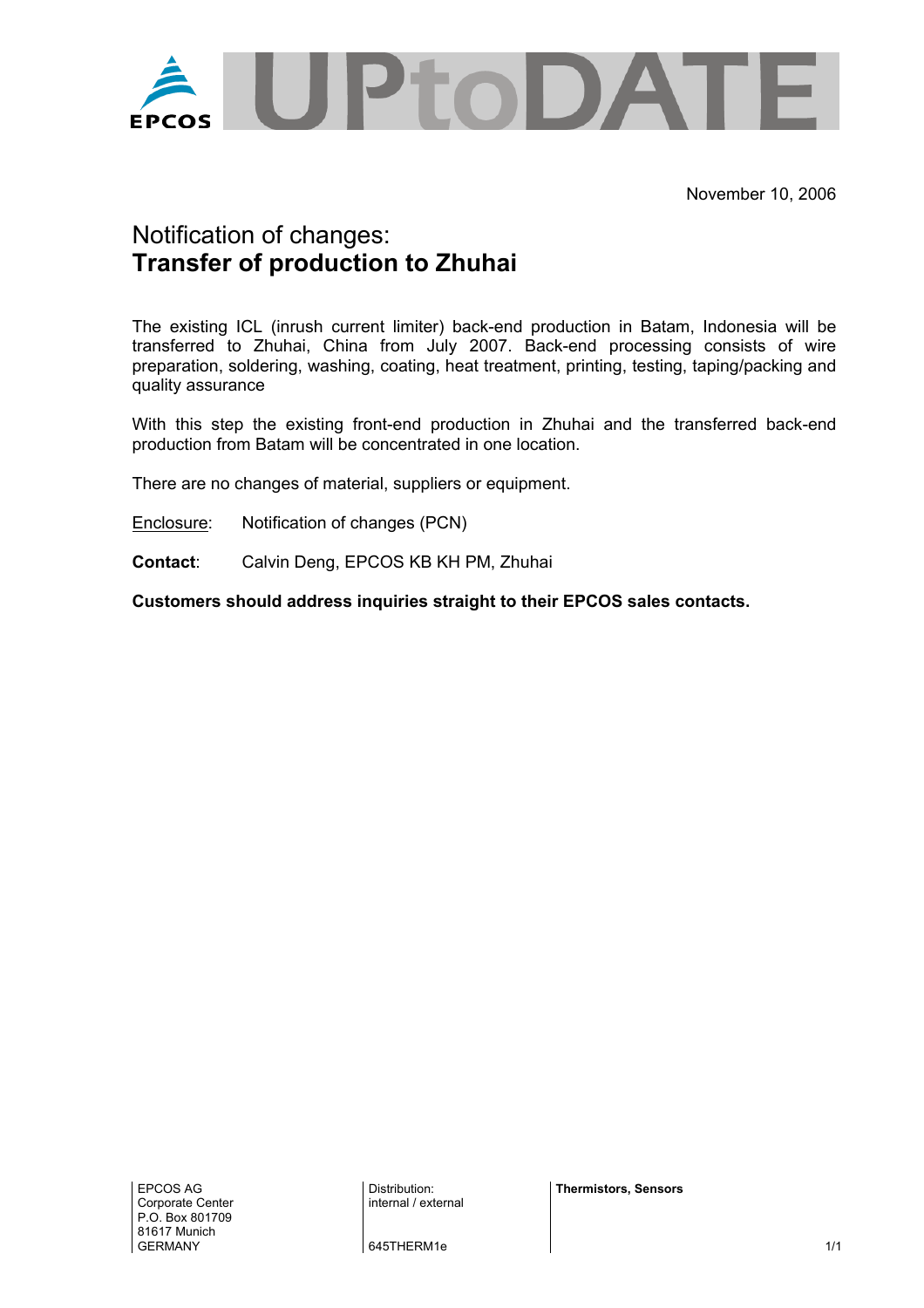

## **Product / Process Change Notification Produkt-/ Prozess-Änderungsmitteilung**

| 1. ID No. / ID-Nr.: KB 07/04                                                                                                                                                                                                                                                                                                                                                                                                                                                                                                                                     |                                                                                                                                                 | 2. Date of announcement / Datum der Ankündigung: Nov 10, 2006                 |                                             |  |
|------------------------------------------------------------------------------------------------------------------------------------------------------------------------------------------------------------------------------------------------------------------------------------------------------------------------------------------------------------------------------------------------------------------------------------------------------------------------------------------------------------------------------------------------------------------|-------------------------------------------------------------------------------------------------------------------------------------------------|-------------------------------------------------------------------------------|---------------------------------------------|--|
| 3. Type /<br>Produktgruppe:<br>Inrush current limiter<br>$(ICL)$ /<br>Einschaltstrom-<br>begrenzer                                                                                                                                                                                                                                                                                                                                                                                                                                                               | Old ordering code /<br>Alte Bestell-Nr.:<br>B57153S*,<br>B57234S*,<br>B57235S*,<br>B57236S*,<br>B57237S*.<br>B57238S*,<br>B57364S*,<br>B57464S* | New ordering code /<br><b>Neue Bestell-Nr.:</b><br>No change /<br>unverändert | Customer part number /<br>Kundensachnummer: |  |
| 4. Description of change / Beschreibung der Änderung:                                                                                                                                                                                                                                                                                                                                                                                                                                                                                                            |                                                                                                                                                 |                                                                               |                                             |  |
| The existing ICL back-end production in Batam, Indonesia will be transferred to Zhuhai, China. Back-end<br>processing consist of wire preparation, soldering, washing, coating, heat treatment, printing, testing,<br>taping/packing and quality assurance. With this step the existing front-end production in Zhuhai and the<br>transferred back-end production from Batam will be concentrated in one location. There are no changes of<br>material, suppliers or equipment./                                                                                 |                                                                                                                                                 |                                                                               |                                             |  |
| Die bestehende ICL-Endfertigung in Batam/Indonesien wird nach Zhuhai/China verlagert. Die End-<br>fertigung besteht aus Drahtbearbeitung, Löten, Waschen, Beschichten, Wärmebehandlung, Bedrucken,<br>Prüfen, Gurten/Verpacken und Qualitätssicherung. Durch diese Maßnahmen werden die Frontfertigung<br>und die verlagerte Endfertigung an einem Standort konzentriert. Keine Änderungen von Rohstoffen,<br>Lieferanten oder Fertigungseinrichtungen.                                                                                                          |                                                                                                                                                 |                                                                               |                                             |  |
| 5. Effect on the product or for customers (quality, specification, lead time) /<br>Auswirkung auf das Produkt oder für den Kunden (Qualität, Spezifikation, Lieferzeiten):                                                                                                                                                                                                                                                                                                                                                                                       |                                                                                                                                                 |                                                                               |                                             |  |
| There will be no impact on form, fit, function, quality, reliability and leadtime./                                                                                                                                                                                                                                                                                                                                                                                                                                                                              |                                                                                                                                                 |                                                                               |                                             |  |
| Kein Einfluß auf Form, Funktion, Qualität, Zuverlässigkeit und Lieferzeit.                                                                                                                                                                                                                                                                                                                                                                                                                                                                                       |                                                                                                                                                 |                                                                               |                                             |  |
| 6. Quality assurance measures / Maßnahmen zur Qualitätssicherung:                                                                                                                                                                                                                                                                                                                                                                                                                                                                                                |                                                                                                                                                 |                                                                               |                                             |  |
| Zhuhai, China is certified according to ISO/TS 16949 and ISO 9001:2000.<br>Production release in conformance with ISO/TS 16949./                                                                                                                                                                                                                                                                                                                                                                                                                                 |                                                                                                                                                 |                                                                               |                                             |  |
| Das Werk Zhuhai/China ist nach ISO/TS 16949 und ISO 9001:2000 zertifiziert.<br>Produktionsfreigabe nach ISO/TS 16949.                                                                                                                                                                                                                                                                                                                                                                                                                                            |                                                                                                                                                 |                                                                               |                                             |  |
| 7. Scheduled date of introduction / Geplante Einführung: July 1, 2007 / 1. Juli 2007                                                                                                                                                                                                                                                                                                                                                                                                                                                                             |                                                                                                                                                 |                                                                               |                                             |  |
| 8. Customer feedback / Rückmeldung vom Kunden:<br>If EPCOS does not receive notification to the contrary within a period of 10 weeks, EPCOS assumes that<br>the customer agrees to the change. For an interim period we cannot rule out that old as well as new<br>products will be shipped.<br>Falls EPCOS innerhalb von 10 Wochen keine gegenteilige Mitteilung erhält, geht EPCOS davon aus, dass<br>die geplante Änderung vom Kunden akzeptiert ist. Innerhalb einer Übergangszeit kann es vorkommen,<br>dass sowohl alte wie auch neue Ware geliefert wird. |                                                                                                                                                 |                                                                               |                                             |  |
| <b>Quality Management:</b><br>Name: Dr. Pint                                                                                                                                                                                                                                                                                                                                                                                                                                                                                                                     |                                                                                                                                                 | Signature<br>sgd. Dr. Pint                                                    |                                             |  |